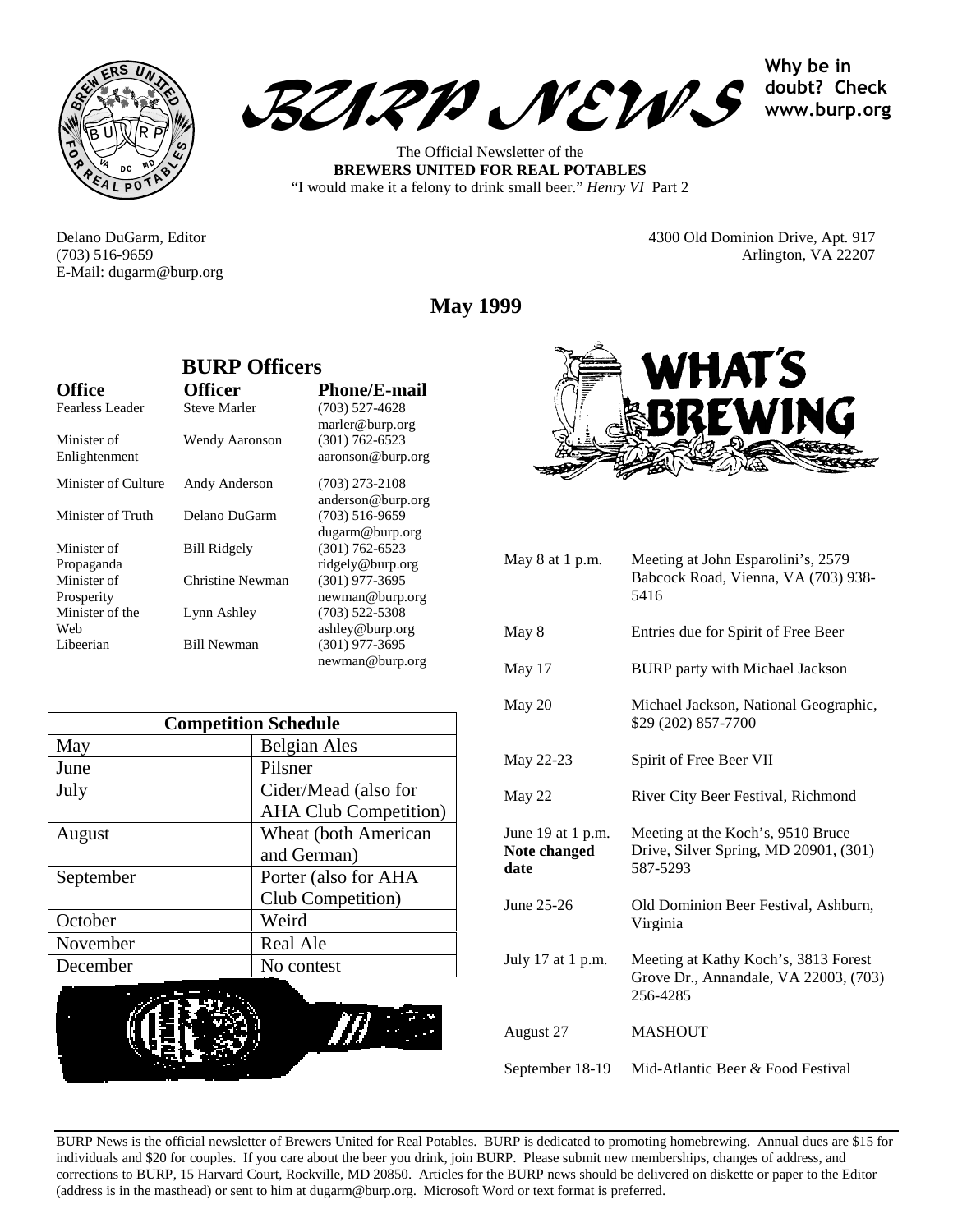## **Marler Madness**

Steve Marler, Fearless Leader

Wow! This is a great time to be a BURP member and it is a great time to be a beer lover. There is a whole lot going on and I encourage you to be a part of it.

On Saturday, May 8 we have our annual Chili Contest. See the article Chili Contest article for rules and other information. Also during the meeting we will have our Belgian Beer club competition. Bring your best Belgian style homebrew and go for the blue ribbon. Entries for the Spirit of Free Beer will be accepted at the meeting, and it is the last day to submit your entry, so prepare your beers and entry forms now and bring them to the meeting Saturday.

Speaking of Free Beer, I said, I said, Free Beer - on May 22 and 23, to be exact, the  $7<sup>th</sup>$  Annual Spirit of Free Beer Competition takes place. There are a lot of activities going on in preparation for this event and we need help. Please contact Andy Anderson, or talk to him during the meeting and volunteer some of your time.

If you have not already done so, you should get a sexist team together and brew a Steam Beer for the Brewers Challenge - Battle of the Sexes competition, which will take place at the July BURP meeting (July 19).

Although MASHOUT is a couple of months away, planning has already begun. The first MASHOUT planing meeting will be held May 7, at 7:00 at Bill Ridgely and Wendy Aaronson's house. Get in touch with Bill if you would like to help out. This is a big event, and we need a lot of help.

Just before the May BURP meeting is the Michael Jackson BURP party. I am happy to say that this event is sold out, sorry for those who could not attend.

There is a little time in June to catch your breath. If you have not brewed an Oktoberfest style beer for the September BURP Oktoberfest meeting, you should put that down on your schedule. Our June BURP meeting at which we will hold our Spirit of Free Beer award ceremony and the club Pilsner competition will be held on June 19. During the weekend of June 26 and 27 is the Dominion Festival and the AHA Homebrewer Conference.

The Dominion Festival leads us right into July with our BURP meeting and cider/mead competition being held on July 19 and then comes MASHOUT during the weekend of August 27.

I hope to see you all at these events and encourage you to get involved and help make them happen.

Damn proud to be a BURP member!



## **Update on Spirit of Free Beer**

Andy Anderson, Minister of Culture/Scapegoat

Progress continues to be made on making this year's Spirit of Free Beer (SoFB) as successful as possible. This year's SoFB will be held on May 22-23 at Virginia Native Brewing in Alexandria, VA. The dead-line for accepting entries is May 8. More information can be found on the Web page at http://www.burp.org/SoFB99/

There are two things I ask from my fellow BURP members: volunteers and entries. We need people for three basic categories - judges, stewards, and general-purpose people. While the roles of judges and stewards are somewhat obvious, the general-purpose people are also known as jacks-of-all trades. These people can help us set up, clean up, register beers, mail envelopes, etc. In fact, a general-purpose job can quite often be done by a judge or a steward. I just want all the BURP members to know that they still can volunteer even if they were busy on the weekend of May 22-23.

Judges: please contact Tom Cannon at judges@burp.org or (703) 204-2256

Stewards: please contact Bruce Bennett at stewards@burp.org or (703) 594-3344

General Purpose: talk to me at Andy@burp.org or (703) 872- 3246

You can also talk with any of us at the May 8 meeting.

There is also one specific role I still need to be filled: Breakfast Organizer for Sunday, 23 May. Jude and Alan ably filled that role for the past couple of years, but schedule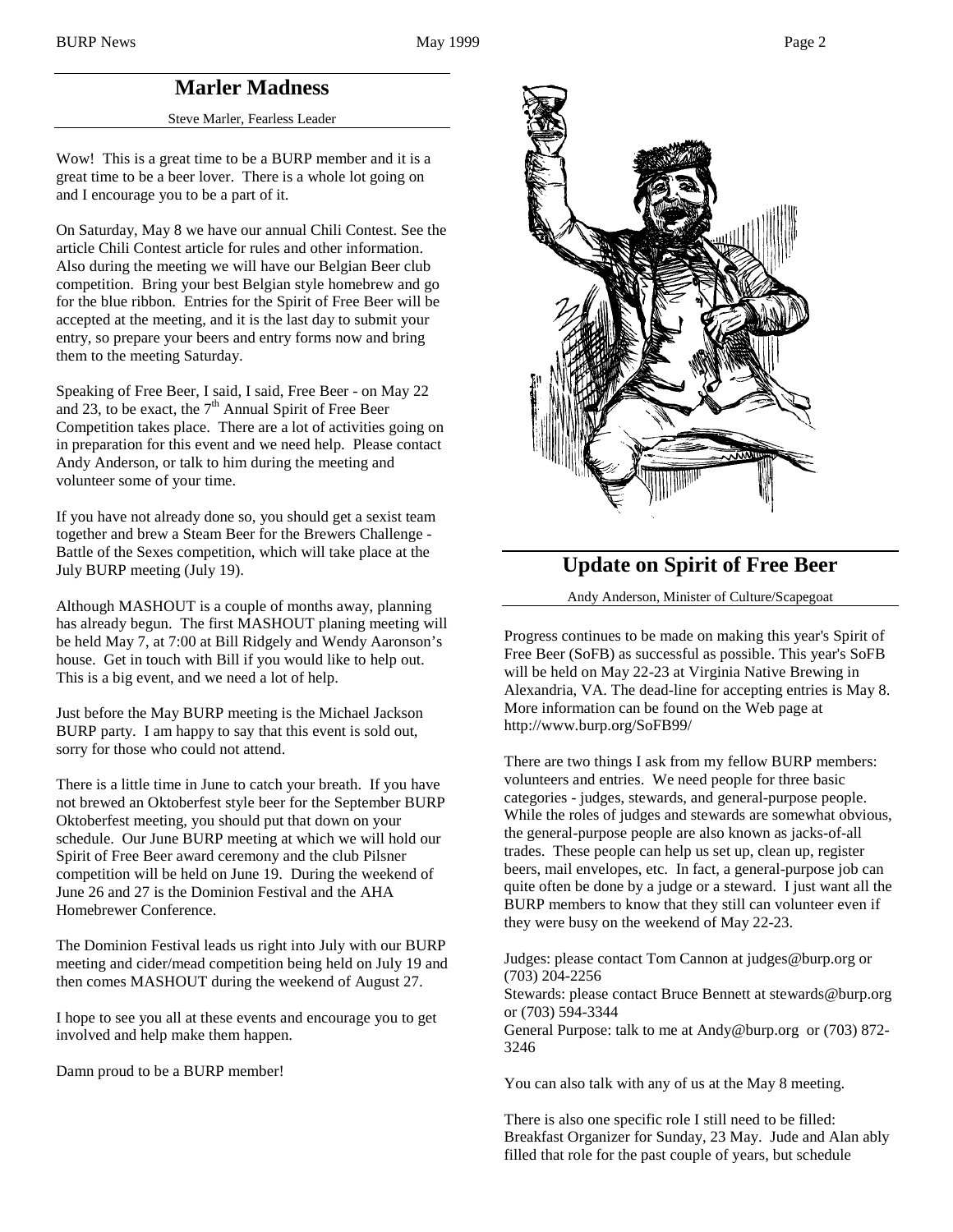conflicts prevent a return engagement. If there is anyone out there will to get the bagels, cream cheese, and coffee ... definitely the coffee ... ready on Sunday morning, please contact me as soon as possible.

### **Entries:**

You can hand-deliver your entries (3 bottles per entry) at the next BURP meeting on May 8 at John Esparolini's house. Or, you can mail your entries to:

### SoFB 99

c/o Beer & Wine Masters 12266 Wilkins Avenue Rockville, MD 20852

Or, you can drop off your entries at any of these fine establishments:

Beer & Wine Masters 12266 Wilkins Avenue Rockville, MD 20852

Brew America 2738 Gallows Rd. Vienna, VA 22180 (703) 207-0760

The Brew Pot 13031 11th St. Bowie, MD (301) 805-6799

Flying Barrel 103 S. Carroll St. Frederick, MD 21701 (301) 663-4491

Maryland Homebrew 6770 Oak Hall Lane Columbia, MD 21405 (410) 290-3768

Annapolis Home Brew 51 B. McKinsey Road Severna Park, MD 21146 (410) 975-0930

If there are any questions, confusion, or a lack of information, please contact me as soon as possible, either by e-mail or by phone.

(H) 703 549-7224 (W) 703 872-3246



## **Chili Cookoff 1999**

#### Steve Marler, Fearless Leader

You like it HOT! You can't handle it Hot!!

Tom Cannon poses 4 question to you to determine if you can handle it Hot:

- Is your dining experience lacking if sweat isn't pouring from your forehead?
- Do you leave red-hot lip prints when you kiss your honey?
- Does death-by-fire sound like the only way to go?
- Is your chile supply kept under lock and key from small children and wimps?

If you answered yes to one or more of these questions then come and prove it at the 1999 BURP Chili Cookoff. The Chili Cookoff will be held on May  $8<sup>th</sup>$  at the monthly BURP meeting.

Chili cookoff rules:

- Chili must be prepared on-site, meaning all ingredients must be combined and cooked at the meeting, although individual ingredients, such as vegetables and meats, may be prepared before hand (i.e., sliced and diced - I said no cooking).
- Recipe must include at least one bottle of beer (preferably homebrew).
- No sabotaging of other contestants' chili will be permitted.

Chili recipes must be provided to BURP on request.

Other pertinent facts:

Bring your own portable stove/table/etc. to cook and serve chili or make arrangements ahead of time to share with someone.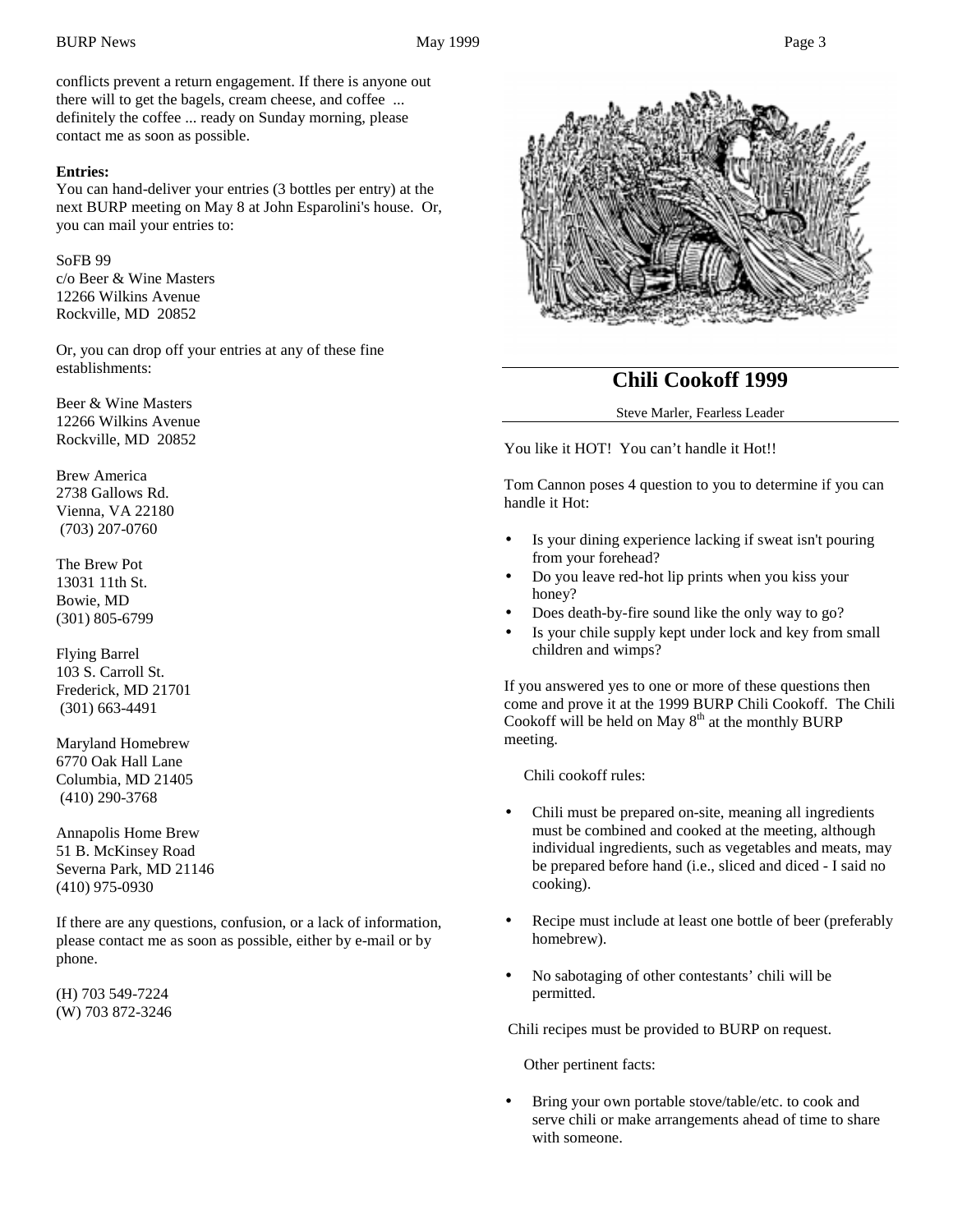- Bribing potential judges with hot dogs/chili dogs will be frowned upon.
- Dogs, exotic birds and other types of meats are and could be worth extra credit.
- Prizes will be awarded to the top three chilies (popular vote + extra credit).

There has been a lot of debate over the worth or permissibility of chili without meat since a vegetarian chili won two year ago. Because of the possibility of judges discriminating against these types of chili, there will also be an award given to the best "Alternative Style" Chili (i.e., a chili without meat). I think this will help to heal the wounds and make both camps.

Winning recipes will be published in the next month's BURP News. The meeting starts at 1:00 p.m.. Chili Tasting/judging will start at 2:30 p.m. Chili cooks may come as early as 11:00 am to start preparing chili.

# **May's Contest: Belgian Ales**

Andy Anderson, Minister of Culture

Congratulations to Bill Ridgely & Wendy Aaronson for winning first place with their Maibock in last month's Bock contest. They will be representing BURP in the AHA Club-Only Bock contest. Finishing in second place was Steve Marler with his own Maibock. Rounding out the top three was Mike Megown with a powerful Dopplebock. They were all tasty beers.

The May BURP meeting will have the BURP Belgian homebrew competition. Historically, this is one of our larger competitions. We include both BJCP category 17 (Strong Belgian and French Ales) as well as category 18 (Other Belgian Ales.) As the May meeting will be quite busy between chili cooks and registering beer for the Spirit of Free Beer, the May contest will be handled off-line. Please bring your 2 bottles per entry of Belgian beer but keep it SEPARATE from the SoFB contest. I'll have a separate cooler on hand just for the May Belgian entries. So, if you have a particularly tasty Belgian ale you would like entered in both contests, you will need a total of 5 bottles of your magical elixir. Results will be announced on BURP-List and the newsletter as soon as they occur.

### **17. STRONG BELGIAN AND FRENCH ALES 17A. Dubbel**

| OG: 1060-70             | IBU: 20-30         | Color: 10-15   |
|-------------------------|--------------------|----------------|
| 17B. Tripel             |                    |                |
| OG: 1075-90             | <b>IBU</b> : 25-40 | Color: $3.5-5$ |
| 17C. Strong Golden Ales |                    |                |

| 20-30<br>3-9<br>  OG: 1060-70<br>٦r. |
|--------------------------------------|
|--------------------------------------|

### **17D. Strong Dark Ales**

|--|

### **17E. Biere de Garde**

| OG: 1060-80 | IBU: 25-30 | Color: 8-12 |
|-------------|------------|-------------|

# **18. OTHER BELGIAN ALES**

### **18A. Oud Bruin Ales and Flanders Red Ales**

| Oud Bruin Ales:    |              |              |
|--------------------|--------------|--------------|
| OG: 1045-55        | $IBU: 15-25$ | Color: 10-20 |
|                    |              |              |
| Flanders Red Ales: |              |              |
| OG: 1052-6         | $IBU: 10-25$ | Color: 10-20 |
|                    |              |              |

### **18B. Lambic**

| OG: 1040-70      | <b>IBU</b> : 3-22  | Color: $6-15$ |
|------------------|--------------------|---------------|
| 18C. Witbier     |                    |               |
|                  |                    |               |
| OG: 1044-50      | IBU: 15-25         | Color: $2-4$  |
| 18D. Saison      |                    |               |
| OG: 1048-80      | <b>IBU</b> : 20-40 | Color: 10-14  |
| 18E. Pale Ale    |                    |               |
| OG: 1040-54      | IBU: 20-40         | Color: 3.5-12 |
| 18F. Specialties |                    |               |

# OG: any IBU: any Color: any



## **BURP Meeting Places**

Steve Marler, Fearless Leader

I would like to thank all the people who have volunteered their homes for this year's BURP meeting. Tom Cannon did a great job lining the meeting places up before he left office, and I am grateful for his work.